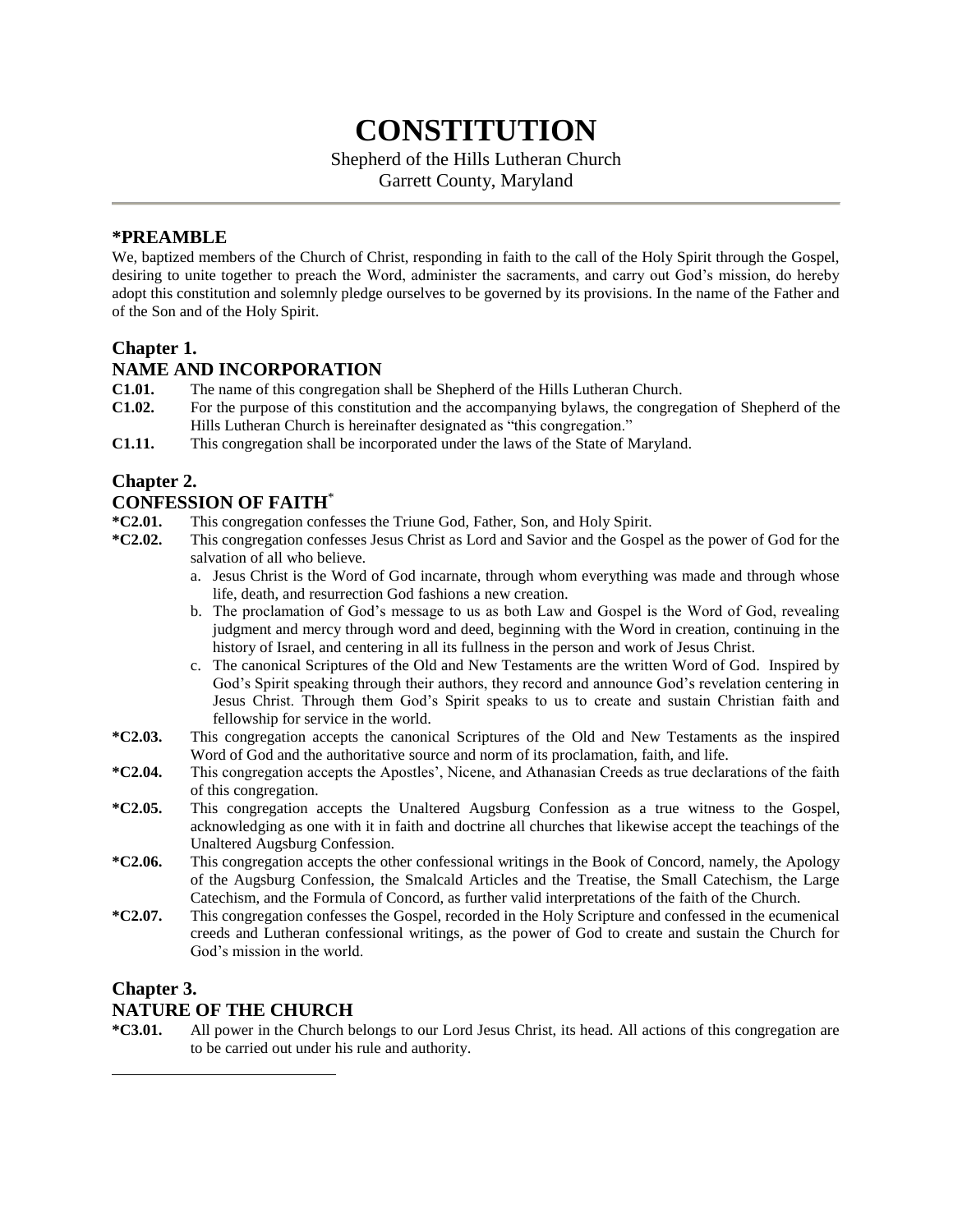- **\*C3.02.** This church confesses the one, holy, catholic, and apostolic Church and is resolved to serve Christian Unity throughout the world.
- **\*C3.03.** The Church exists both as an inclusive fellowship and as local congregations gathered for worship and Christian service. Congregations find their fulfillment in the universal community of the Church, and the universal Church exists in and through congregations. The Evangelical Lutheran Church in America, therefore, derives its character and powers both from the sanction and representation of its congregations and from its inherent nature as an expression of the broader fellowship of the faithful. In length, it acknowledges itself to be in the historic continuity of the communion of saints; in breadth, it expresses the fellowship of believers and congregations in our day.
- **\*C3.04.** This church, inspired and led by the Holy Spirit, participates in The Lutheran World Federation as a global communion of churches, engaging in faithful witness to the gospel of Jesus Christ and in service for the sake of God's mission in the world.
- **\*C3.05.** The name Evangelical Lutheran Church in America (ELCA or "this church") as used herein refers in general references to this whole church, including its three expressions: congregations, synods, and the churchwide organization. The name Evangelical Lutheran Church in America is also the name of the corporation of the churchwide organization to which specific references may be made herein.

# **Chapter 4.**

# **STATEMENT OF PURPOSE**

- **\*C4.01.** The Church is a people created by God in Christ, empowered by the Holy Spirit, called and sent to bear witness to God's creative, redeeming, and sanctifying activity in the world.
- **\*C4.02.** To participate in God's mission, this congregation as a part of the Church shall:
	- a. Worship God in proclamation of the Word and administration of the sacraments and through lives of prayer, praise, thanksgiving, witness, and service.
	- b. Proclaim God's saving Gospel of justification by grace for Christ's sake through faith alone, according to the apostolic witness in the Holy Scripture, preserving and transmitting the Gospel faithfully to future generations.
	- c. Carry out Christ's Great Commission by reaching out to all people to bring them to faith in Christ and by doing all ministry with a global awareness consistent with the understanding of God as Creator, Redeemer, and Sanctifier of all.
	- d. Serve in response to God's love to meet human needs, caring for the sick and the aged, advocating dignity and justice for all people, working for peace and reconciliation among the nations, and standing with the poor and powerless, and committing itself to their needs.
	- e. Nurture its members in the Word of God so as to grow in faith and hope and love, to see daily life as the primary setting for the exercise of their Christian calling, and to use the gifts of the Spirit for their life together and for their calling in the world.
	- f. Manifest the unity given to the people of God by living together in the love of Christ and by joining with other Christians in prayer and action to express and preserve the unity which the Spirit gives.
- **\*C4.03.** To fulfill these purposes, this congregation shall:
	- a. Provide services of worship at which the Word of God is preached and the sacraments are administered.
	- b. Provide pastoral care and assist all members to participate in this ministry.
	- c. Challenge, equip, and support all members in carrying out their calling in their daily lives and in their congregation.
	- d. Teach the Word of God.
	- e. Witness to the reconciling Word of God in Christ, reaching out to all people.
	- f. Respond to human need, work for justice and peace, care for the sick and the suffering, and participate responsibly in society.
	- g. Motivate its members to provide financial support for the congregation's ministry and the ministry of other parts of the Evangelical Lutheran Church in America.
	- h. Foster and participate in interdependent relationships with other congregations, the synod, and the churchwide organization of the Evangelical Lutheran Church in America.
	- i. Foster and participate in ecumenical relationships consistent with churchwide policy.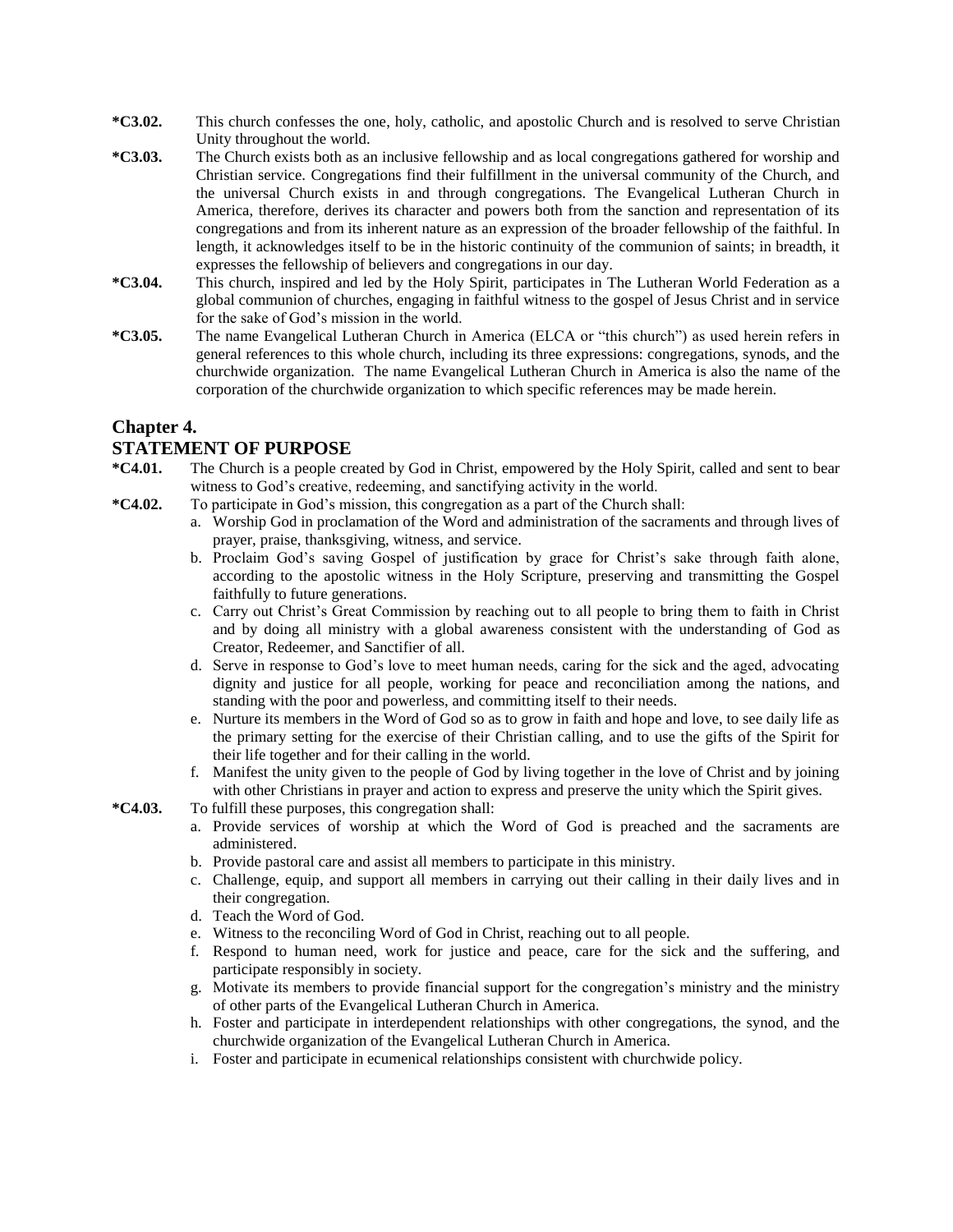- **\*C4.04.** This congregation shall develop an organizational structure to be described in the bylaws. The Congregation Council shall prepare descriptions of the responsibilities of each committee, task force, or other organizational group and shall review their actions.
- **\*C4.05.** This congregation shall, from time to time, adopt a mission statement which will provide specific direction for its programs.
- **\*C4.06.** References herein to the nature of the relationship between the three expressions of this church congregations, synods, and the churchwide organization—as being interdependent or as being in a partnership relationship describe the mutual responsibility of these expressions in God's mission and the fulfillment of the purposes of this church as described in this chapter, and do not imply or describe the creation of partnerships, co-ventures, agencies, or other legal relationships recognized in civil law.

#### **Chapter 5.**

# **POWERS OF THE CONGREGATION**

- **\*C5.01.** The powers of this congregation are those necessary to fulfill its purpose.
- **\*C5.02.** The powers of this congregation are vested in the Congregation Meeting called and conducted as provided in this constitution and bylaws.
- **\*C5.03.** Only such authority as is delegated to the Congregation Council or other organizational units in this congregation's governing documents is recognized. All remaining authority is retained by the congregation. The congregation is authorized to:
	- a. call a pastor as provided in Chapter 9;
	- b. terminate the call of a pastor as provided in Chapter 9;
	- c. call a minister of Word and Service;
	- d. terminate the call of a minister of Word and Service in conformity with the constitution of the Evangelical Lutheran Church in America;
	- e. adopt amendments to the constitution, as provided in Chapter 16, amendments to the bylaws, as specified in Chapter 17, and continuing resolutions, as provided in Chapter 18;
	- f. approve the annual budget;
	- g. acquire real and personal property by gift, devise, purchase, or other lawful means;
	- h. hold title to and use its property for any and all activities consistent with its purpose;
	- i. sell, mortgage, lease, transfer, or otherwise dispose of its property by any lawful means;
	- j. elect its Congregation Council, boards, and committees, and require them to carry out their duties in accordance with the constitution and bylaws, and
	- k. terminate its relationship with the Evangelical Lutheran Church in America as provided in Chapter 6.
- **\*C5.04.** This congregation shall choose from among its voting members laypersons to serve as voting members of the Synod Assembly as well as persons to represent it at meetings of any conference, cluster, coalition, or other area subdivision of which it is a member. The number of persons to be elected by the congregation and other qualifications shall be as prescribed in guidelines established by the West Virginia Western Maryland Synod of the Evangelical Lutheran Church in America.

# **Chapter 6.**

#### **CHURCH AFFILIATION**

- **\*C6.01.** This congregation shall be an interdependent part of the Evangelical Lutheran Church in America or its successor, and of the West Virginia Western Maryland Synod of the Evangelical Lutheran Church in America. This congregation is subject to the discipline of the Evangelical Lutheran Church in America.
- **\*C6.02.** This congregation accepts the Confession of Faith and agrees to the Purposes of the Evangelical Lutheran Church in America and shall act in accordance with them.
- **\*C6.03.** This congregation acknowledges its relationship with the Evangelical Lutheran Church in America in which:
	- a. This congregation agrees to be responsible for its life as a Christian community.
	- b. This congregation pledges its financial support and participation in the life and mission of the Evangelical Lutheran Church in America.
	- c. This congregation agrees to call pastoral leadership from the roster of Ministers of Word and Sacrament of the Evangelical Lutheran Church in America in accordance with its call procedures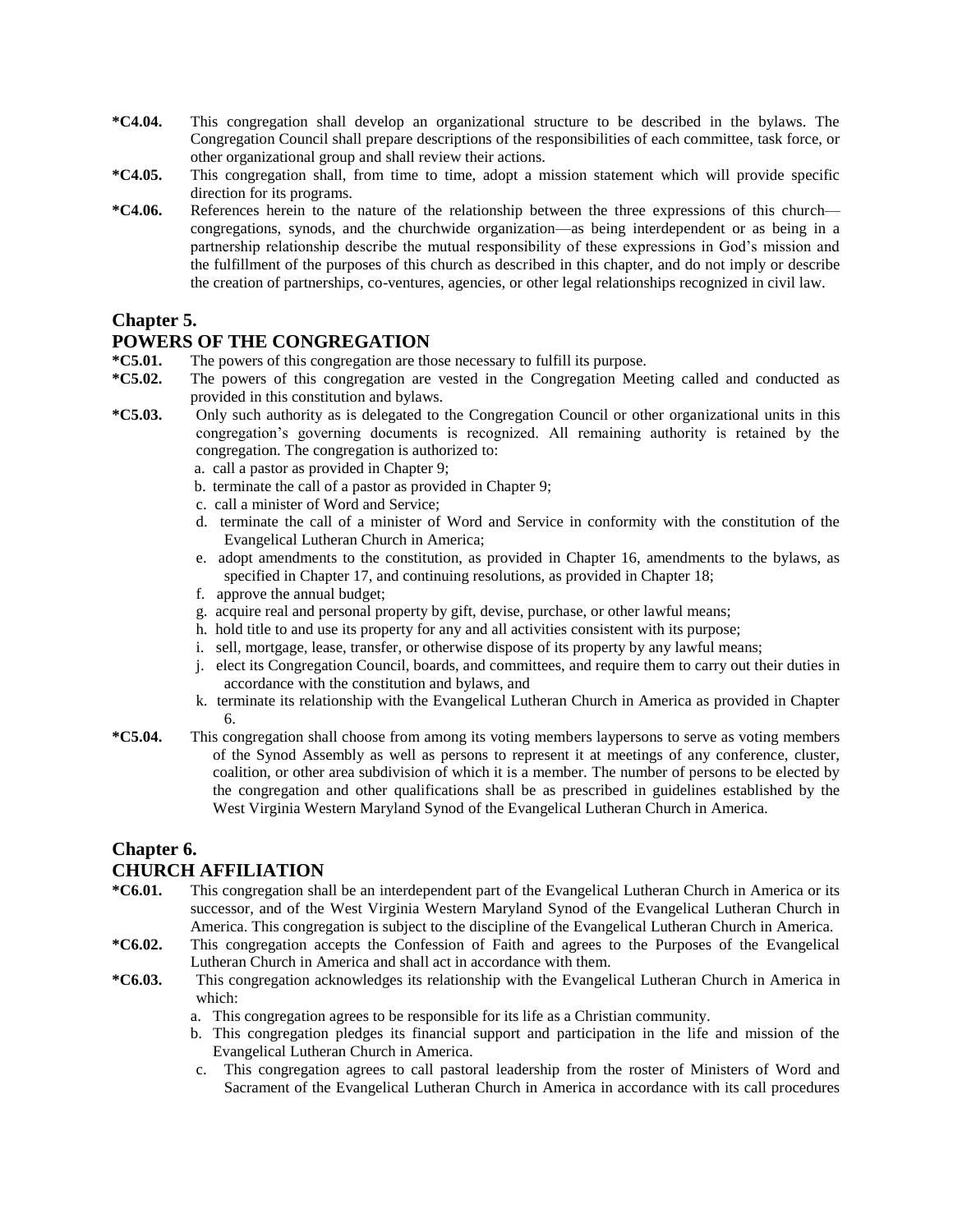except in special circumstances and with the approval of the bishop of the synod. These special circumstances are limited either to calling a candidate approved for the roster of Ministers of Word and Sacrament of the Evangelical Lutheran Church in America or to contracting for pastoral services with a minister of Word and Sacrament of a church body with which the Evangelical Lutheran Church in America officially has established a relationship of full communion.

- d. This congregation agrees to consider ministers of Word and Service for call to other staff positions in the congregation according to the procedures of the Evangelical Lutheran Church in America.
- e. This congregation agrees to file this constitution and any subsequent changes to this constitution with the synod for review to ascertain that all of its provisions are in agreement with the constitution and bylaws of the Evangelical Lutheran Church in America and with the constitution of the synod.
- **\*C6.04.** Affiliation with the Evangelical Lutheran Church in America may be terminated as follows:
	- a. This congregation takes action to dissolve.
	- b. This congregation ceases to exist.
	- c. This congregation is removed from membership in the Evangelical Lutheran Church in America according to the procedures for discipline of the Evangelical Lutheran Church in America.
	- d. This congregation follows the procedures outlined in \*C6.05.
- **\*C6.05.** This congregation may terminate its relationship with the Evangelical Lutheran Church in America by the following procedure:
	- a. A resolution indicating the intent to terminate its relationship must be adopted at a legally called and conducted special meeting of the congregation by a two-thirds vote of the voting members present. Such meeting may be held no sooner than 30 days after written notice of the meeting is received by the bishop of the synod, during which time the congregation shall consult with the bishop and the bishop's designees, if any. The times and manner of the consultation shall be determined by the bishop in consultation with the congregation council. Unless he or she is a voting member of the congregation, the bishop and the bishop's designees, if any, shall have voice but not vote at the meeting.
	- b. The secretary of the congregation shall submit a copy of the resolution to the bishop, attesting that the special meeting was legally called and conducted and certifying the outcome of the vote, and shall mail a copy of the resolution to voting members of the congregation. This notice shall be submitted within 10 days after the resolution has been adopted.
	- c. The bishop of the synod and the congregation shall continue in consultation, as specified in paragraph a. above, during a period of at least 90 days after receipt by the synod of the notice as specified in paragraph b. above.
	- d. If the congregation, after such consultation, still seeks to terminate its relationship, such action may be taken at a legally called and conducted special meeting by a two-thirds vote of the voting members present. Notice of the meeting shall be mailed to all voting members and to the bishop at least 10 days in advance of the meeting. Unless he or she is a voting member of the congregation, the bishop and the bishop's designees, if any, shall have voice but not vote at the meeting.
	- e. A copy of the resolution, attesting that the special meeting was legally called and conducted and certifying the outcome of the vote, shall be sent to the bishop within 10 days after the resolution has been adopted, at which time the relationship between the congregation and this church shall be terminated subject to paragraphs g., h., and i. below. Unless this notification to the bishop also certifies that the congregation has voted by a two-thirds vote to affiliate with another Lutheran denomination, the congregation will be conclusively presumed to be an independent or non-Lutheran church.
	- f. Notice of termination shall be forwarded by the bishop to the secretary of the ELCA, who shall report the termination to the Churchwide Assembly.
	- g. This congregation shall abide by these covenants by and among the three expressions of this church:
		- 1) Congregations seeking to terminate their relationship with this church which fail or refuse to comply with each of the foregoing provisions in \*C6.05. shall be required to receive Synod Council approval before terminating their membership in this church.
		- 2) Congregations which had been members of the Lutheran Church in America shall be required, in addition to complying with the foregoing provisions in  $*C6.05$ ., to receive synodical approval before terminating their membership in this church.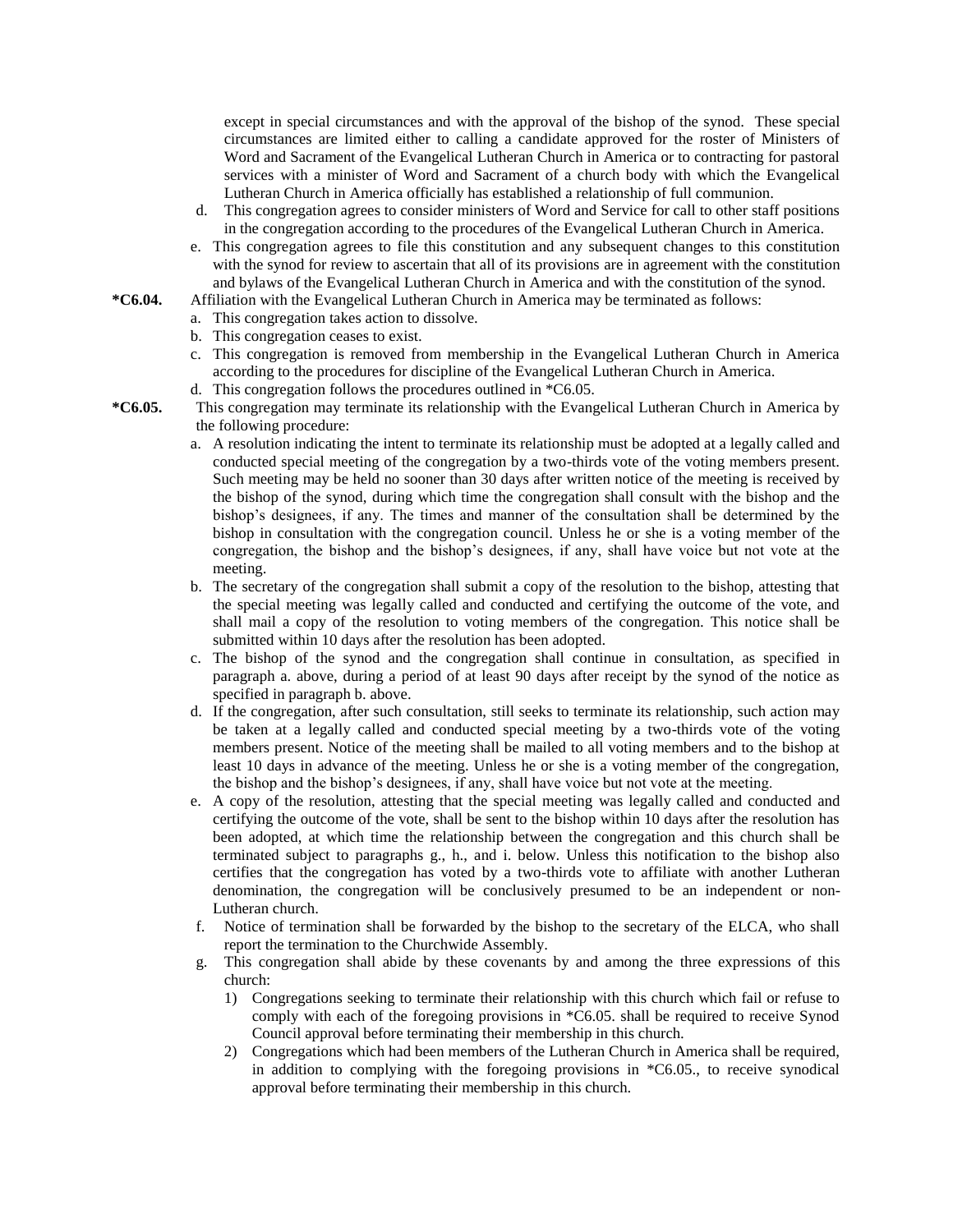- 3) Congregations established by the Evangelical Lutheran Church in America shall be required, in addition to complying with the foregoing provisions in  $*C6.05$ , to satisfy all financial obligations to this church and receive Synod Council approval before terminating their membership in this church.
- h. If this congregation fails to achieve the required two-thirds vote of voting members present at the congregation's first meeting as specified in paragraph a. above, another special meeting to consider termination of relationship with this church may be called no sooner than six months after that first meeting. If this congregation fails to achieve the required two-thirds vote of voting members present at the congregation's second meeting as specified in paragraph d. above, another attempt to consider termination of relationship with this church must follow all requirements of \*C6.05. and may begin no sooner than six months after that second meeting.
- **\*C6.06.** If this congregation considers relocation, it shall confer with the bishop of the synod in which it is territorially located and the appropriate program unit of the churchwide organization before any steps are taken leading to such action. The approval of the Synod Council shall be received before any such action is effected.
- **\*C6.07.** If this congregation considers developing an additional site to be used regularly for worship, it shall confer with the bishop of the synod in which it is territorially located and the appropriate program unit of the churchwide organization before any steps are taken leading to such action.

# **Chapter 7.**

# **PROPERTY OWNERSHIP**

- **\*C7.01.** If this congregation ceases to exist, title to undisposed property shall pass to the West Virginia Western Maryland Synod of the Evangelical Lutheran Church in America.
- **\*C7.02.** If this congregation is removed from membership in the Evangelical Lutheran Church in America according to its procedure for discipline, title to property shall continue to reside in this congregation.
- **\*C7.03.** If two-thirds of the voting members of this congregation present at a legally called and conducted special meeting of this congregation vote to transfer to another Lutheran church body, title to property shall continue to reside in this congregation, provided the process for termination of relationship in \*C6.05. has been followed. Before this congregation takes action to transfer to another Lutheran church body, it shall consult with representatives of the West Virginia-Western Maryland Synod.
- **\*C7.04.** If two-thirds of the voting members of this congregation present at a legally called and conducted special meeting of this congregation vote to become independent or relate to a non-Lutheran church body and have followed the process for termination of relationship in \*C6.05., title to property of this congregation shall continue to reside in this congregation only with the consent of the Synod Council. The Synod Council, after consultation with this congregation by the established synodical process, may give approval to the request to become independent or to relate to a non-Lutheran church body, in which case title shall remain with the majority of this congregation. If the Synod Council fails to give such approval, title shall remain with those members who desire to continue as a congregation of the Evangelical Lutheran Church in America.

# **Chapter 8. MEMBERSHIP**

- **\*C8.01.** Members of this congregation shall be those baptized persons on the roll of this congregation at the time that this constitution is adopted and those who are admitted thereafter and who have declared and maintain their membership in accordance with the provisions of this constitution and its bylaws.
- **\*C8.02.** Members shall be classified as follows:
	- a. *Baptized* members are those persons who have been received by the Sacrament of Holy Baptism in this congregation, or, having been previously baptized in the name of the Triune God, have been received by certificate of transfer from other Lutheran congregations or by affirmation of faith.
	- b. *Confirmed* members are baptized persons who have been confirmed in this congregation, those who have been received by adult baptism or by transfer as confirmed members from other Lutheran congregations, or baptized persons received by affirmation of faith.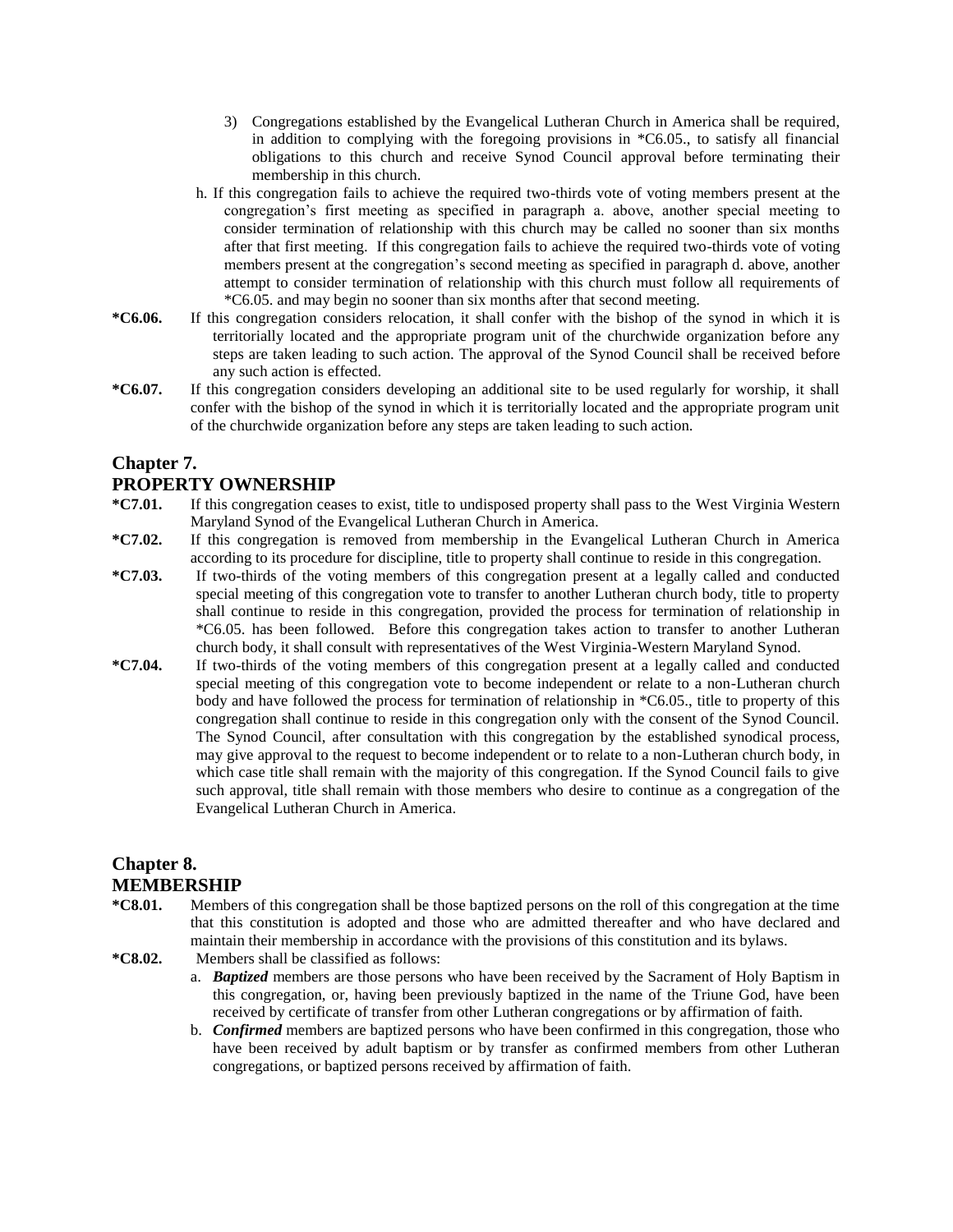- c. *Voting* members are confirmed members. Such confirmed members, during the current or preceding calendar year, shall have communed in this congregation and shall have made a contribution of record to this congregation. Members of this congregation who have satisfied these basic standards shall have the privilege of voice and vote at every regular and special meeting of the congregation as well as the other rights and privileges ascribed to voting members by the provisions of this constitution and its bylaws.
- d. *Associate* members are persons holding membership in other Christian congregations who wish to retain such membership but desire to participate in the life and mission of this congregation. These individuals have all the privileges and duties of membership except voting rights or other rights and privileges ascribed to voting members by the provisions of this constitution and its bylaws.
- e. *Seasonal* members are voting members of other ELCA congregations who wish to retain such membership but desire to participate in the life and mission of this congregation, including exercising limited voting rights in this congregation. The Congregation Council may grant seasonal membership to such persons provided that this congregation is a member of a synod where the Synod Council has approved seasonal member voting on its territory. Such seasonal members shall have all the privileges and duties of voting members except that:
	- 1) they shall not be eligible for elected office in, or for membership on the Congregation Council or on a call committee of, this congregation;
	- 2) they shall not have the right to vote on any matter concerning or affecting the call or termination of call of any minister of this congregation;
	- 3) they shall not have the right to vote on any matter concerning or affecting the affiliation of this congregation with the ELCA;
	- 4) they shall not be eligible to serve as voting members from this congregation of the Synod Assembly or the Churchwide Assembly;
	- 5) they shall not, even if otherwise permitted by this congregation, vote by proxy or by absentee ballot; and
	- 6) they shall not, within any two-calendar month period, exercise voting rights in this congregation and in the congregation where they remain voting members.
- **\*C8.03.** All applications for confirmed membership shall be submitted to and shall require the approval of the Congregation Council.
- **\*C8.04.** It shall be the privilege and duty of members of this congregation to:
	- a. make regular use of the means of grace, both Word and sacraments;
	- b. live a Christian life in accordance with the Word of God and the teachings of the Lutheran church; and
	- c. support the work of this congregation, the synod, and the churchwide organization of the Evangelical Lutheran Church in America through contributions of their time, abilities, and financial support as biblical stewards.
- **\*C8.05.** Membership in this congregation shall be terminated by any of the following:
	- a. death;
	- b. resignation;
	- c. transfer or release;
	- d. disciplinary action in accordance with ELCA constitutional provision 20.41. and the accompanying bylaws; or
	- e. removal from the roll due to inactivity in accordance with the provisions of this constitution and its bylaws.

Such persons who have been removed from the roll of members shall remain persons for whom the Church has a continuing pastoral concern.

#### **Chapter 9.**

#### **ROSTERED MINISTER**

**\*C9.01.** Authority to call a pastor shall be in this congregation by at least a two-thirds vote of voting members present and voting at a meeting legally called for that purpose. Before a call is issued, the officers, or a committee elected by the Congregation Council to recommend the call, shall seek the advice and help of the bishop of the synod.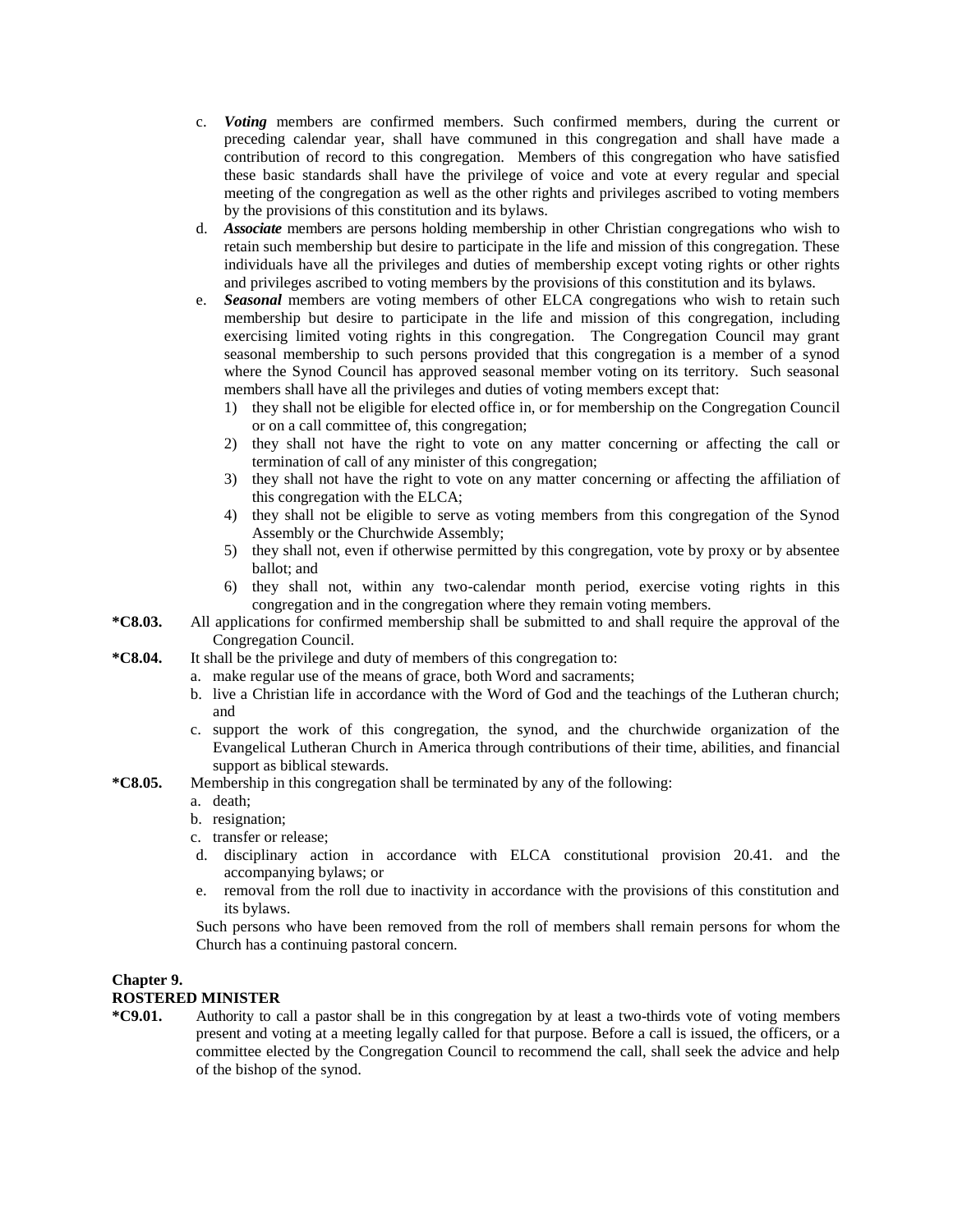- **\*C9.02.** Only a member of the roster of Ministers of Word and Sacrament of the Evangelical Lutheran Church in America or a candidate for the roster of Ministers of Word and Sacrament who has been recommended for the congregation by the synodical bishop may be called as a pastor of this congregation.
- **\*C9.03.** Consistent with the faith and practice of the Evangelical Lutheran Church in America,
	- a. Every minister of Word and Sacrament shall:
		- 1) preach the Word;
		- 2) administer the sacraments;
		- 3) conduct public worship;
		- 4) provide pastoral care;
		- 5) seek out and encourage qualified persons to prepare for the ministry of the Gospel;
		- 6) impart knowledge of this church and its wider ministry though distribution of its communications and publications;
		- 7) witness to the Kingdom of God in the community, in the nation, and abroad; and
		- 8) speak publicly to the world in solidarity with the poor and oppressed, calling for justice and proclaiming God's love for the world.
	- b. Each pastor with a congregational call shall, within the congregation:
		- 1) offer instruction, confirm, marry, visit the sick and distressed, and bury the dead;
		- 2) relate to all schools and organizations of this congregation;
		- 3) install regularly elected members of the Congregation Council;
		- 4) with the council, administer discipline; and
		- 5) endeavor to increase the support given by the congregation to the work of the ELCA churchwide organization and of the West Virginia-Western Maryland Synod of the ELCA.
- **\*C9.04.** The specific duties of the pastor, compensation, and other matters pertaining to the service of the pastor shall be included in a letter of call, which shall be attested by the bishop of the synod.
- **\*C9.05.** The provisions for termination of the mutual relationship between a minister of Word and Sacrament and this congregation shall be as follows:
	- a. The call of this congregation, when accepted by a pastor, shall constitute a continuing mutual relationship and commitment, which shall be terminated only by death or, following consultation with the synodical bishop, for the following reasons:
		- 1) mutual agreement to terminate the call or the completion of a call for a specific term;
		- 2) resignation of the pastor, which shall become effective, unless otherwise agreed, no later than 30 days after the date on which it was submitted;
		- 3) inability to conduct the pastoral office effectively in the congregation in view of local conditions;
		- 4) physical disability or mental incapacity of the pastor;
		- 5) suspension of the pastor through discipline for more than three months;
		- 6) resignation or removal of the pastor from the roster of Ministers of Word and Sacrament of this church;
		- 7) termination of the relationship between this church and the congregation;
		- 8) dissolution of the congregation or the termination of a parish arrangement; or
		- 9) suspension of the congregation through discipline for more than six months.
		- b. When allegations of physical disability or mental incapacity of the pastor under paragraph a.4) above, or ineffective conduct of the pastoral office under paragraph a.3) above, have come to the attention of the bishop of this synod,
			- 1) the bishop in his or her sole discretion may investigate such conditions personally together with a committee of two rostered ministers and one layperson, or
			- 2) when such allegations have been brought to the synod's attention by an official recital of allegations by the Congregation Council or by a petition signed by at least one-third of the voting members of the congregation, the bishop personally shall investigate such conditions together with a committee of two rostered ministers and one layperson.
	- c. In case of alleged physical disability or mental incapacity under paragraph a.4) above, the bishop's committee shall obtain and document competent medical opinion concerning the pastor's condition. When a disability or incapacity is evident to the committee, the bishop of this synod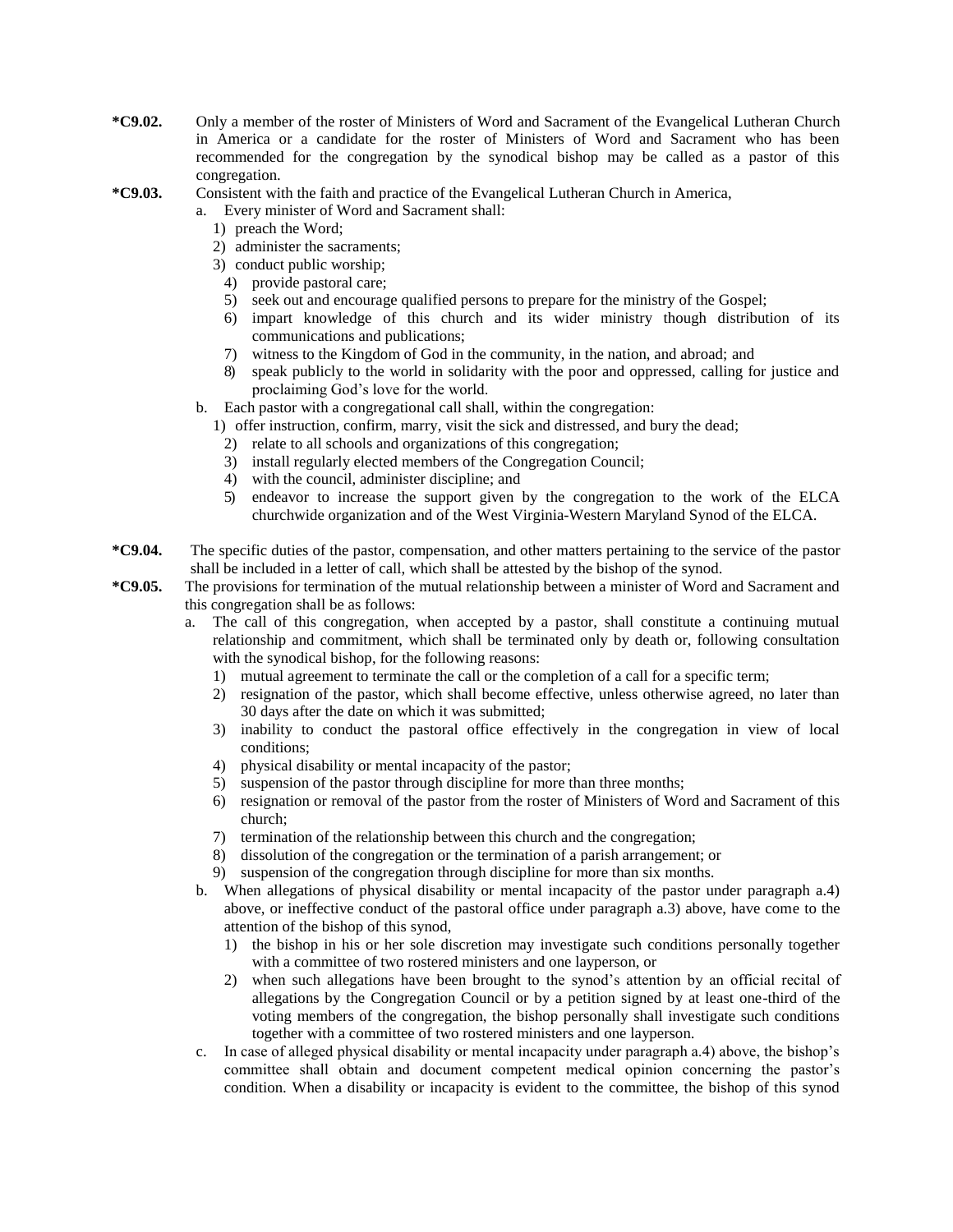may declare the pastorate vacant. When the pastorate is declared vacant, the Synod Council shall list the pastor on the roster of Ministers of Word and Sacrament as disabled. Upon removal of the disability and the restoration of the pastor to health, the bishop shall take steps to enable the pastor to resume the ministry, either in the congregation last served or in another appropriate call.

- d. In the case of alleged local difficulties that imperil the effective functioning of the congregation under paragraph a.3) above, the bishop's committee shall endeavor to hear from all concerned persons, after which the bishop together with the committee shall present their recommendations first to the pastor and then to the congregation. The recommendations of the bishop's committee must address whether the pastor's call should come to an end and, if so, may suggest appropriate severance arrangements. The committee may also propose other actions that should be undertaken by the congregation and by the pastor, if appropriate. If the pastor and congregation agree to carry out such recommendations, no further action need be taken by the synod.
- e. If either party fails to assent to the recommendations of the bishop's committee concerning the pastor's call, the congregation may dismiss the pastor only at a legally called meeting after consultation with the bishop, either (a) by a two-thirds vote of the voting members present and voting where the bishop and the committee did not recommend termination of the call, or (b) by a majority vote of the voting members present and voting where the bishop and the committee recommended termination of the call.
- f. If, in the course of proceedings described in paragraph c. or paragraph d. above, the bishop's committee concludes that there may be grounds for discipline, the committee shall make recommendations concerning disciplinary action in accordance with the provisions of this church's constitution, bylaws, and continuing resolutions.
- **\*C9.06.** At a time of pastoral vacancy, an interim pastor shall be appointed by the bishop of the synod with the consent of this congregation or the Congregation Council.
- **\*C9.07.** During the period of service, an interim pastor shall have the rights and duties in the congregation of a regularly called pastor and may delegate the same in part to a supply pastor with the consent of the bishop of the synod and this congregation or Congregation Council. The interim pastor and any rostered minister providing assistance shall refrain from exerting influence in the selection of a pastor. Unless previously agreed upon by the Synod Council, an interim pastor is not available for a regular call to the congregation served.
- **\*C9.08.** This congregation shall make satisfactory settlement of all financial obligations to a former pastor before calling a successor. A pastor shall make satisfactory settlement of all financial obligations to this congregation before beginning service in a call to another congregation or employment in another ministry setting related to the Evangelical Lutheran Church in America.
- **\*C9.09.** When a pastor is called to serve in company with another pastor or pastors, the privileges and responsibilities of each pastor shall be specified in documents to accompany the call and to be drafted in consultation involving the pastors, the Congregation Council, and the bishop of the synod. As occasion requires, the documents may be revised through a similar consultation.
- **\*C9.11.** With the approval of the bishop of the synod, the congregation may depart from \*C9.05.a. and call a pastor for a specific term. Details of such calls shall be in writing setting forth the purpose and conditions involved. Prior to the completion of a term, the bishop or a designated representative of the bishop shall meet with the pastor and representatives of the congregation for a review of the call. Such a call may also be terminated before its expiration in accordance with the provisions of \*C9.05.a.
- **\*C9.12.** The pastor of this congregation:
	- a. shall keep accurate parochial records of all baptisms, confirmations, marriages, burials, communicants, members received, members dismissed, or members excluded from the congregation;
	- b. shall submit a summary of such statistics annually to the synod; and
	- c. shall become a member of this congregation upon receipt and acceptance of the letter of call. In a parish of multiple congregations, the pastor shall hold membership in one of the congregations.
- **\*C9.13.** The pastor(s) shall submit a report of his or her ministry to the bishop of the synod at least 90 days prior to each regular meeting of the Synod Assembly.
- **\*C9.14.** The parochial records of this congregation shall be maintained by the pastor and shall remain the property of the congregation. The secretary of this congregation shall attest in writing to the bishop of this synod that such records have been placed in his or her hands in good order by a departing pastor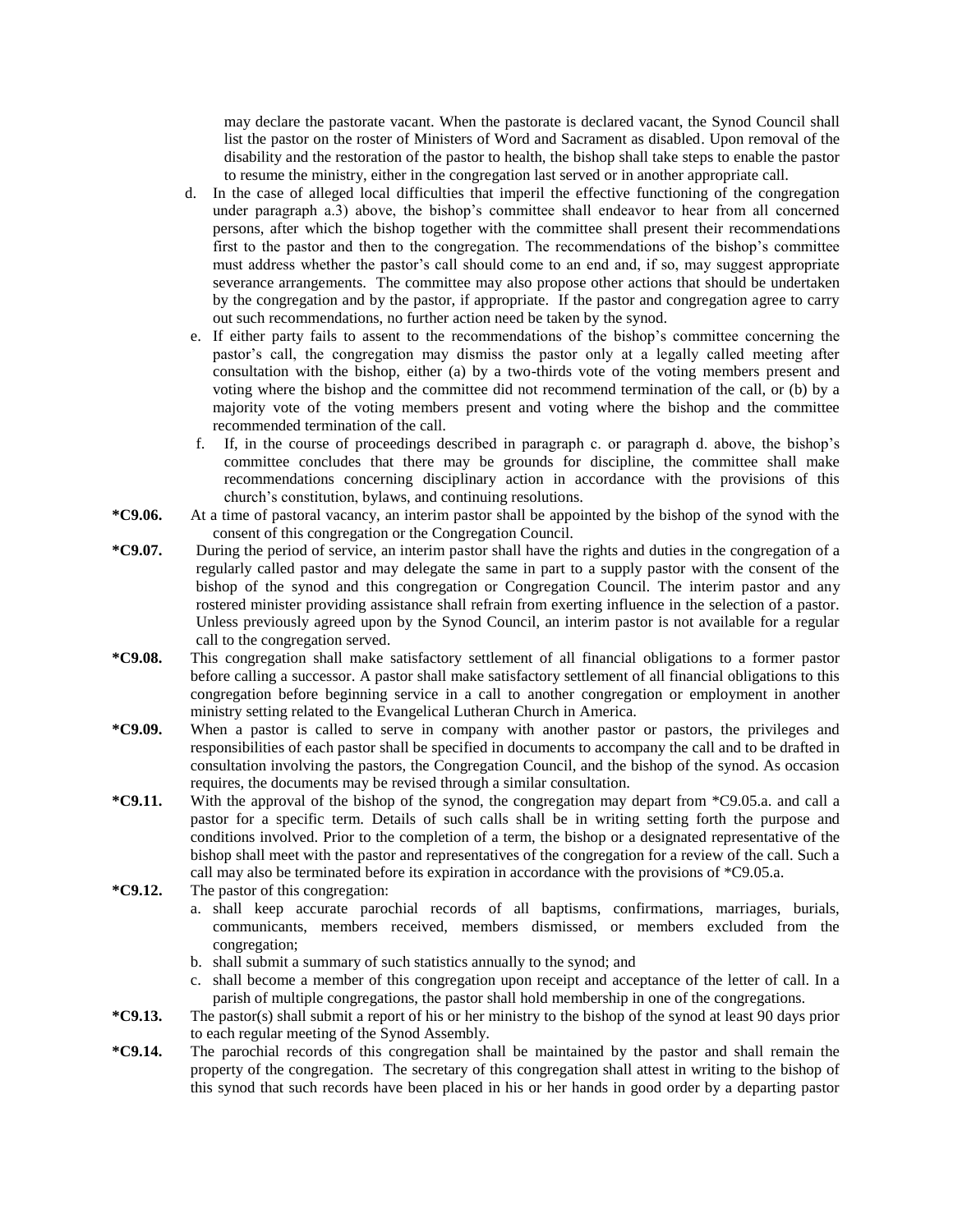before the installation of that pastor in another field of labor or the granting by the synod of retired status to the pastor.

- **C9.15.** Under special circumstances, subject to the approval of the synodical bishop and the concurrence of this congregation, minister of Word and Sacrament of a church body with which the Evangelical Lutheran Church in America officially has established a relationship of full communion may serve temporarily as pastor of this congregation under a contract between the congregation and the pastor in a form proposed by the synodical bishop and approved by the congregation.
- **\*C9.21.** Authority to call a minister of Word and Service shall be in this congregation by at least a two-thirds vote of voting members present and voting at a meeting legally called for that purpose. Before a call is issued, the officers, or a committee elected by the Congregation Council to recommend the call, shall seek the advice and help of the bishop of the synod.
- **\*C9.22.** Only a member of the roster of Ministers of Word and Service of the Evangelical Lutheran Church in America or a candidate for the roster of Ministers of Word and Service who has been recommended for this congregation by the synodical bishop may be called as a deacon of this congregation.
- **\*C9.23.** Consistent with the faith and practice of the Evangelical Lutheran Church in America, every minister of Word and Service shall:
	- a. Be rooted in the Word of God, for proclamation and service;
	- b. Advocate a prophetic diakonia that commits itself to risk-taking and innovative service on the frontiers of the Church's outreach, giving particular attention to the suffering places in God's world;
	- c. Speak publicly to the world in solidarity with the poor and oppressed, calling for justice and proclaiming God's love for the world, witnessing to the realm of God in the community, the nation, and abroad;
	- d. Equip the baptized for ministry in God's world that affirms the gifts of all people;
	- e. Encourage mutual relationships that invite participation and accompaniment of others in God's mission;
	- f. Practice stewardship that respects God's gift of time, talents, and resources;
	- g. Be grounded in a gathered community for ongoing diaconal formation;
	- h. Share knowledge of the ELCA and its wider ministry of the gospel and advocate for the work of all expressions of this church; and
	- i. Identify and encourage qualified persons to prepare for ministry of the gospel.
- **\*C9.24.** The specific duties of the deacon, compensation, and other matters pertaining to the service of the deacon shall be included in a letter of call, which shall be attested by the bishop of the synod.
- **\*C9.25.** The provisions for termination of the mutual relationship between a minister of Word and Service and a congregation shall be as follows:
	- a. The call of a congregation, when accepted by a deacon, shall constitute a continuing mutual relationship and commitment, which shall be terminated only by death or, following consultation with the synodical bishop, for the following reasons:
		- 1) mutual agreement to terminate the call or the completion of a call for a specific term;
		- 2) resignation of the deacon, which shall become effective, unless otherwise agreed, no later than 30 days after the date on which it was submitted;
		- 3) inability to conduct the ministry of Word and Service effectively in this congregation in view of local conditions;
		- 4) physical disability or mental incapacity of the deacon;
		- 5) suspension of the deacon through discipline for more than three months;
		- 6) resignation or removal of the deacon from the roster of Ministers of Word and Service of this church;
		- 7) termination of the relationship between this church and this congregation;
		- 8) dissolution of this congregation or the termination of a parish arrangement; or
		- 9) suspension of this congregation through discipline for more than six months.
	- b. When allegations of physical disability or mental incapacity of the deacon under paragraph a.4) above, or ineffective conduct of the office of minister of Word and Service under paragraph a.3) above, have come to the attention of the bishop of this synod,
		- 1) the bishop in his or her sole discretion may investigate such conditions personally together with a committee of two rostered ministers and one layperson, or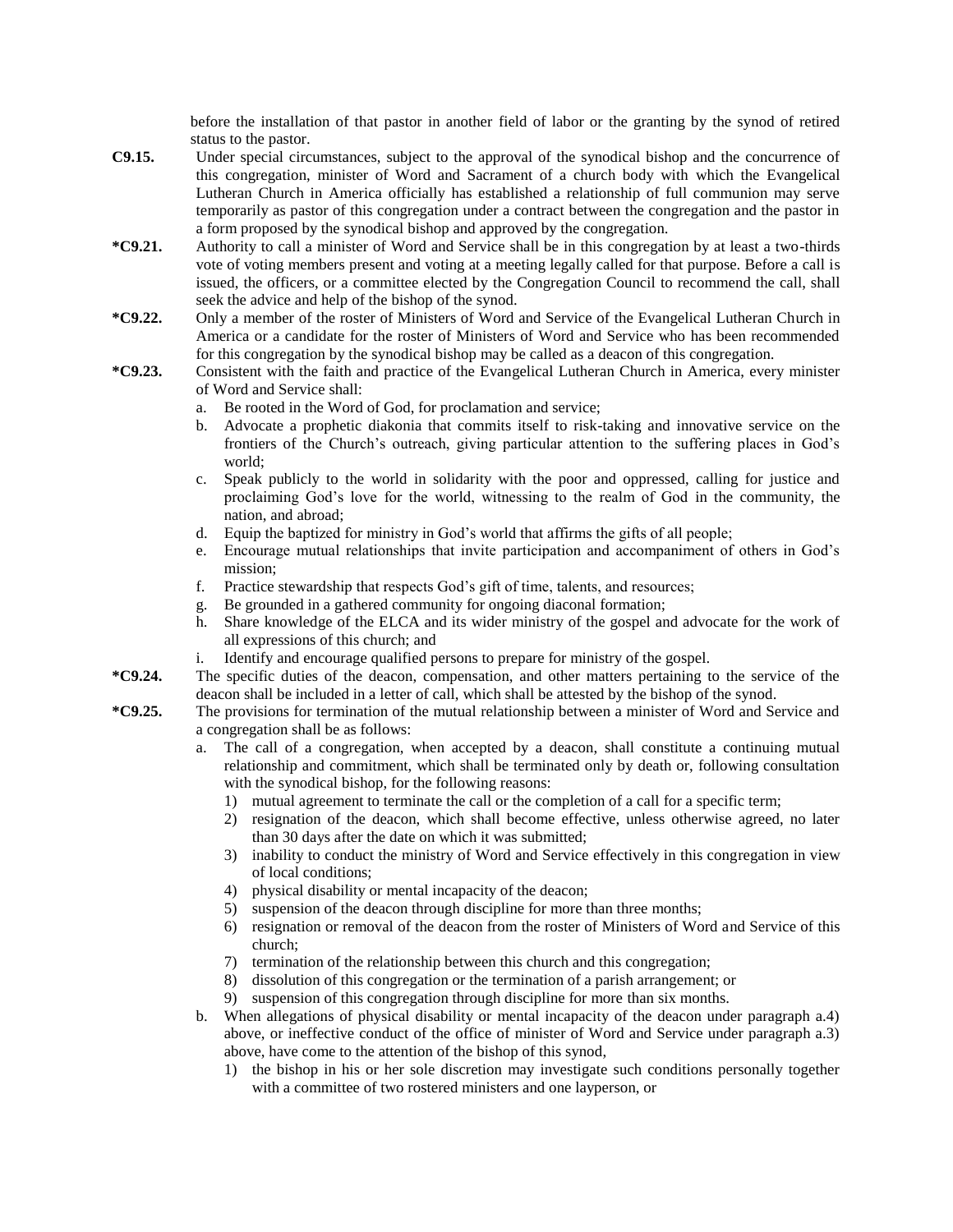- 2) when such allegations have been brought to the synod's attention by an official recital of allegations by the Congregation Council or by a petition signed by at least one-third of the voting members of this congregation, the bishop personally shall investigate such conditions together with a committee of two rostered ministers and one layperson.
- c. In case of alleged physical disability or mental incapacity under paragraph a.4) above, the bishop's committee shall obtain and document competent medical opinion concerning the deacon's condition. When a disability or incapacity is evident to the committee, the bishop of this synod may declare the position vacant. When the position is declared vacant, the Synod Council shall list the deacon on the roster of Ministers of Word and Service as disabled. Upon removal of the disability and the restoration of the deacon to health, the bishop shall take steps to enable the deacon to resume the ministry, either in the congregation last served or in another appropriate call.
- d. In the case of alleged local difficulties that imperil the effective functioning of this congregation under paragraph a.3) above, the bishop's committee shall endeavor to hear from all concerned persons, after which the bishop together with the committee shall present their recommendations first to the deacon and then to this congregation. The recommendations of the bishop's committee must address whether the deacon's call should come to an end and, if so, may suggest appropriate severance arrangements. The committee may also propose other actions that should be undertaken by this congregation and by the deacon, if appropriate. If the deacon and congregation agree to carry out such recommendations, no further action need be taken by the synod.
- e. If either party fails to assent to the recommendations of the bishop's committee concerning the deacon's call, this congregation may dismiss the deacon only at a legally called meeting after consultation with the bishop, either (a) by a two-thirds vote of the voting members present and voting where the bishop and the committee did not recommend termination of the call, or (b) by a majority vote of the voting members present and voting where the bishop and the committee recommended termination of the call.
- f. If, in the course of proceedings described in paragraph c. or paragraph d. above, the bishop's committee concludes that there may be grounds for discipline, the committee shall make recommendations concerning disciplinary action in accordance with the provisions of this church's constitution, bylaws, and continuing resolutions.
- **\*C9.26.** The deacon shall make satisfactory settlement of all financial obligations to a former congregation before:
	- a. installation in another field of labor, or
	- b. the issuance of a certificate of dismissal or transfer.
- **\*C9.27.** When a deacon is called to serve in company with another rostered minister or other rostered ministers, the privileges and responsibilities of each rostered minister shall be specified in documents to accompany the call and to be drafted in consultation involving the rostered ministers, the Congregation Council, and the bishop of the synod. As occasion requires, the documents may be revised through a similar consultation.
- **\*C9.28.** With the approval of the bishop of the synod, this congregation may depart from \*C9.25.a. and call a deacon for a specific term. Details of such calls shall be in writing setting forth the purpose and conditions involved. Prior to the completion of a term, the bishop or a designated representative of the bishop shall meet with the deacon and representatives of this congregation for a review of the call. Such a call may also be terminated before its expiration in accordance with the provisions of \*C9.25.a.
- **\*C9.29.** The deacon shall become a member of this congregation upon receipt and acceptance of the letter of call. In a parish of multiple congregations, the deacon shall hold membership in one of the congregations.
- **\*C9.31.** The deacon(s) shall submit a report of his or her ministry to the bishop of the synod at least 90 days prior to each regular meeting of the Synod Assembly.

#### **Chapter 10. CONGREGATION MEETING**

**C10.01.** The annual meeting of this congregation shall be held at a time specified in the bylaws.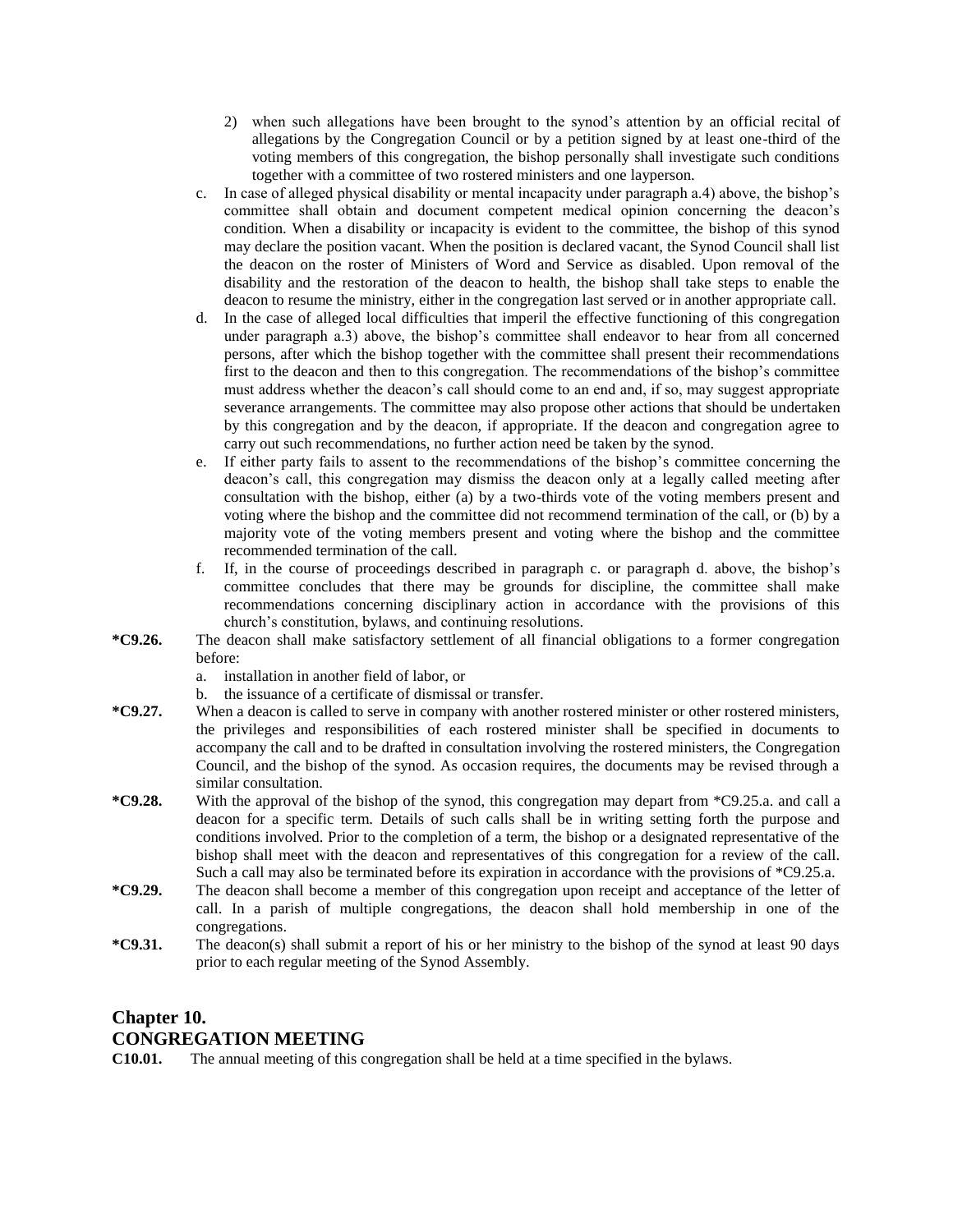- **C10.02.** A special Congregation Meeting may be called by the pastor, the Congregation Council, or the president of this congregation, and shall be called by the president of the congregation upon the written request of 10% of the voting members. The president of the Congregation Council shall call a special meeting upon request of the synodical bishop. The call for each special meeting shall specify the purpose for which it is to be held, and no other business shall be transacted.
- **C10.03.** Notice of all meetings of this congregation shall be given at the services of worship on the preceding two consecutive Sundays and by mail or email to all voting members at least 10 days in advance of the date of the meeting. The posting of such notice in the regular mail, with the regular postage affixed or paid, sent to the last known address of such members shall be sufficient. Electronic notice of meetings may be provided in addition to notice by regular mail.
- **C10.04.** A quorum will consist of those voting members in attendance at the meeting.
- **C10.05.** Voting by proxy or by absentee ballot shall not be permitted.
- **C10.06.** All actions approved by the congregation shall be by majority vote of those voting members present and voting, except as otherwise provided in this constitution or by state law.
- **C10.07.** *Robert's Rules of Order*, latest edition, shall govern parliamentary procedure of all meetings of this congregation.

# **Chapter 11. OFFICERS**

**C11.01.** The officers of this congregation shall be a president, vice president, secretary, and treasurer.

- a. Duties of the officers shall be specified in the bylaws.
- b. The officers shall be voting members of the congregation.
- c. Officers of this congregation shall serve similar offices of the Congregation Council and shall be voting members of the Congregation Council.
- d. If the Congregation Council elects its officers, the president, vice president, secretary and treasurer shall be selected from the elected membership of the Congregation Council.
- **C11.02.** The Congregation Council shall elect its officers and they shall be the officers of the congregation. The officers shall be elected by written ballot and shall serve for one year or until their successors are elected. Their terms shall begin at the close of the annual meeting at which they are elected.
- **C11.03.** No officer shall hold more than one office at a time.

# **Chapter 12.**

# **CONGREGATION COUNCIL**

- **C12.01.** The voting membership of the Congregation Council shall consist of the pastor, the president, vicepresident, secretary and treasurer of the congregation, and not more than 3 nor fewer than 1 additional members of the congregation. Any voting member of the congregation may be elected, subject only to the limitation on the length of continuous service permitted in that office. A member's place on the Congregation Council shall be declared vacant if the member a) ceases to be a voting member of this congregation or b) is absent from four successive regular meetings of the Congregation Council without cause. Consistent with the laws of the state in which this congregation is incorporated, the congregation may adopt procedures for the removal of a member of the Congregation Council in other circumstances.
- **C12.02.** The members of the Congregation Council except the pastor(s) shall be elected by written ballot to serve for 3 years or until their successors are elected. Such members shall be eligible to serve no more than two full terms consecutively. Their terms shall begin at the close of the annual meeting at which they are elected.
- **C12.03.** Should a member's place on the Congregation Council be declared vacant, the Nominating Committee will recommend a replacement with the election to be held at the next regular meeting of the congregational assembly.
- **C12.04.** The Congregation Council shall have general oversight of the life and activities of this congregation, and in particular its worship life, to the end that everything be done in accordance with the Word of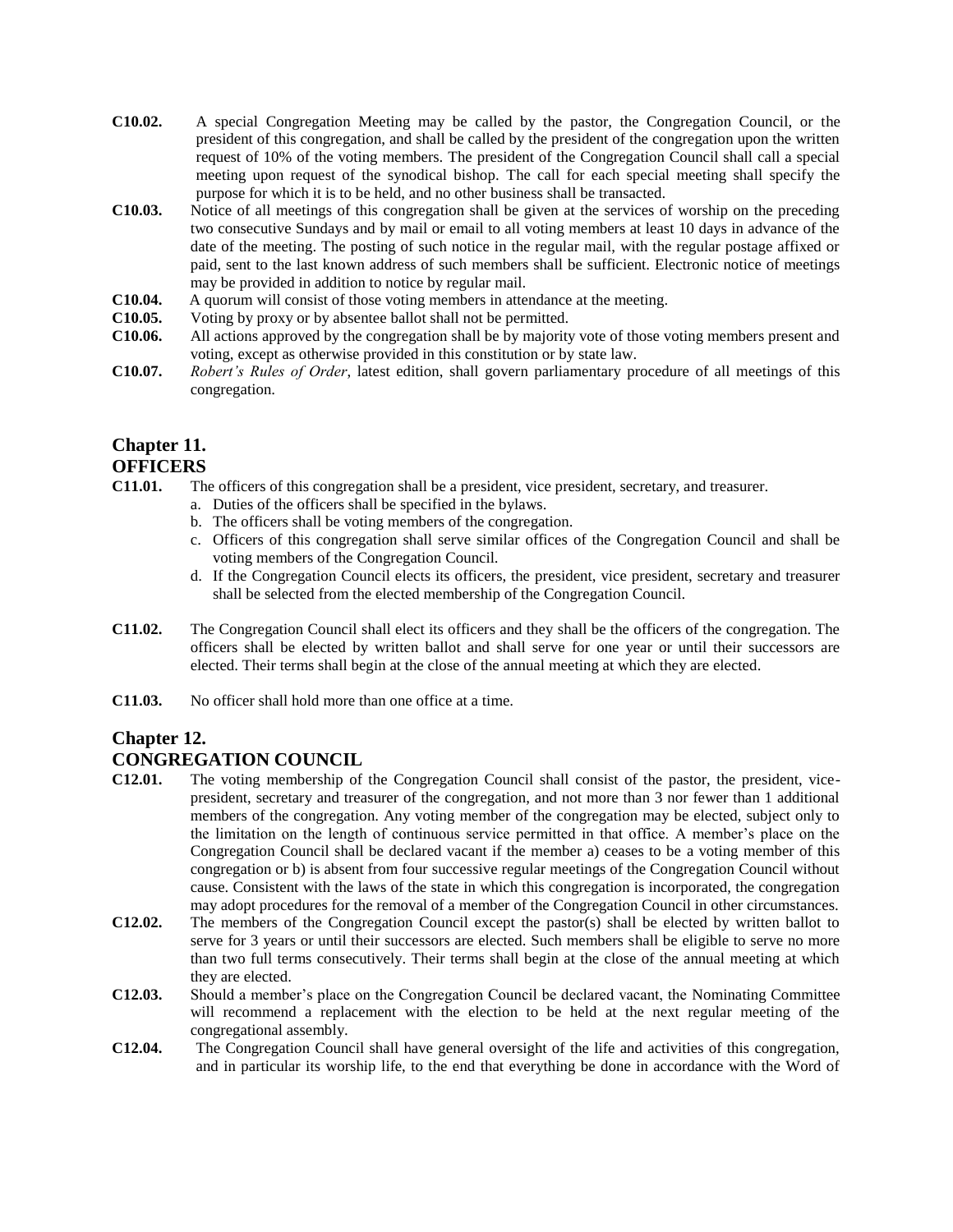God and the faith and practice of the Evangelical Lutheran Church in America. The duties of the Congregation Council shall include the following:

- a. To lead this congregation in stating its mission, to do long-range planning, to set goals and priorities, and to evaluate its activities in light of its mission and goals.
- b. To seek to involve all members of this congregation in worship, learning, witness, service, and support.
- c. To oversee and provide for the administration of this congregation to enable it to fulfill its functions and perform its mission.
- d. To maintain supportive relationships with the rostered minister(s) and staff and help them annually to evaluate the fulfillment of their calling or employment.
- e. To be examples individually and corporately of the style of life and ministry expected of all baptized persons.
- f. To promote a congregational climate of peace and goodwill, and, as differences and conflicts arise, to endeavor to foster mutual understanding.
- g. To arrange for pastoral service during the sickness or absence of the pastor.
- h. To emphasize partnership with the synod and churchwide organization of the Evangelical Lutheran Church in America as well as cooperation with other congregations, both Lutheran and non-Lutheran, subject to established policies of the synod and the Evangelical Lutheran Church in America.
- i. To recommend and encourage the use of program resources produced or approved by the Evangelical Lutheran Church in America.
- j. To seek out and encourage qualified persons to prepare for the ministry of the Gospel.
- **C12.05.** The Congregation Council shall be responsible for the financial and property matters of this congregation.
	- a. The Congregation Council shall be the board of directors of this congregation, and as such shall be responsible for maintaining and protecting its property and the management of its business and fiscal affairs. It shall have the powers and be subject to the obligations that pertain to such boards under the laws of the State of Maryland, except as otherwise provided herein.
	- b. The Congregation Council shall not have the authority to buy, sell, or encumber real property unless specifically authorized to do so by a meeting of the congregation.
	- c. The Congregation Council may enter into contracts of up to \$500 for items not included in the budget.
	- d. The Congregation Council shall prepare an annual budget for adoption by this congregation, shall supervise the expenditure of funds in accordance therewith following its adoption. The budget shall include this congregation's full indicated share in support of the wider ministry being carried on in partnership with the synod and churchwide organization.
	- e. The Congregation Council shall ascertain that the financial affairs of this congregation are being conducted efficiently, giving particular attention to the prompt payment of all obligations and to the regular forwarding of benevolence monies to the synodical treasurer.
	- f. The Congregation Council shall be responsible for this congregation's investments and its total insurance program.
- **C12.06.** The Congregation Council shall see that the provisions of this constitution and its bylaws are carried out.
- **C12.07.** The Congregation Council shall provide for an annual review of the membership roster.
- **C12.08.** The Congregation Council shall be responsible for the employment and supervision of the staff of this congregation. Nothing in this provision shall be deemed to affect the congregation's responsibility for the call, terms of call, or termination of call of any employees who are on a roster of this church.
- **C12.09.** The Congregation Council shall submit a comprehensive report to this congregation at the annual meeting.
- **C12.11.** The Congregation Council shall normally meet once a month. Special meetings may be called by the pastor or the president, and shall be called by the president at the request of at least one-half of its members. Notice of each special meeting shall be given to all who are entitled to be present.
- **C12.12.** A quorum for the transaction of business shall consist of a majority of the members of the Congregation Council, including the pastor or interim pastor, except when the pastor or interim pastor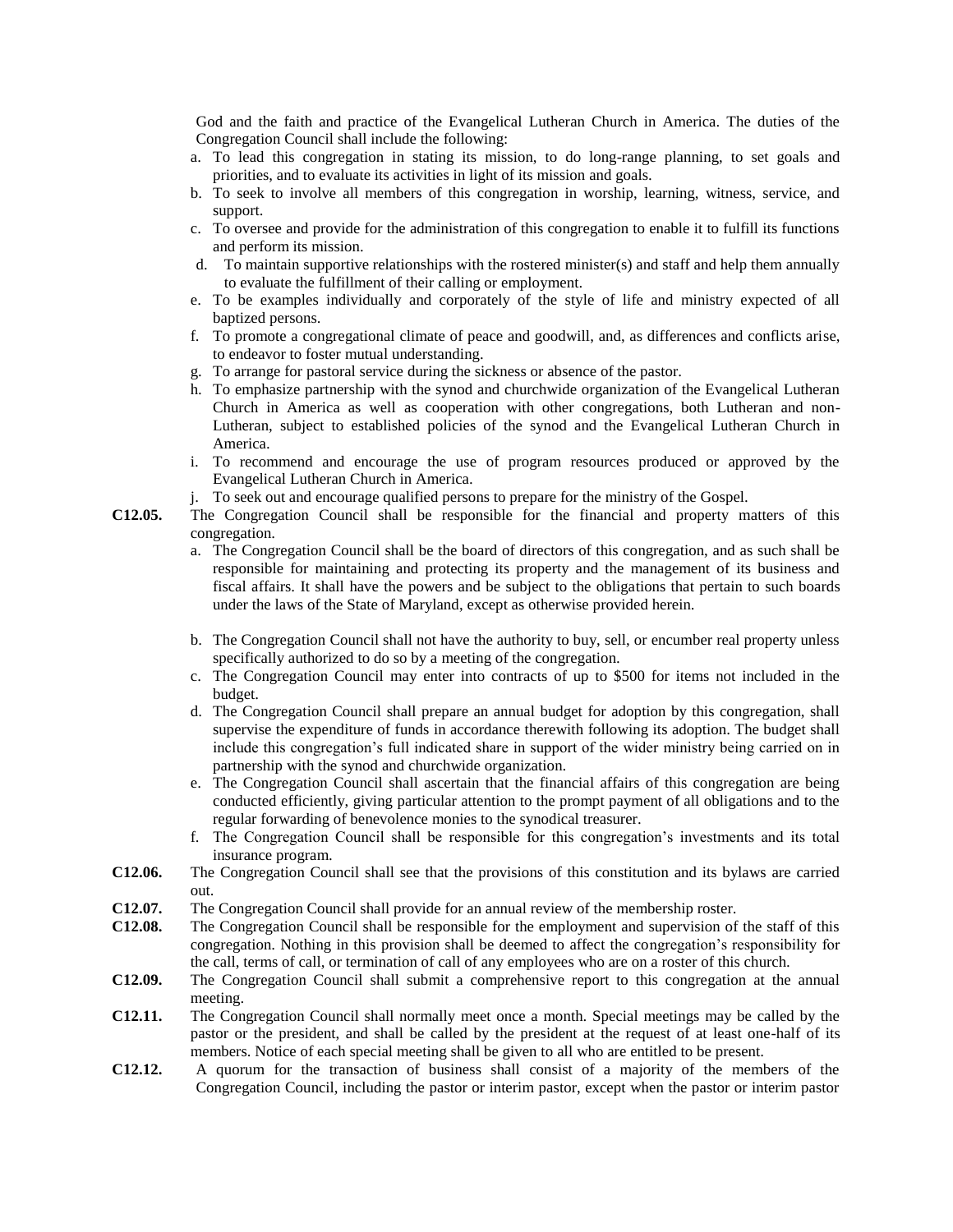requests or consents to be absent and has given prior approval to the agenda for a particular regular or special meeting, which shall be the only business considered at that meeting. Chronic or repeated absence of the pastor or interim pastor who has refused approval of the agenda of a subsequent regular or special meeting shall not preclude action by the Congregation Council, following consultation with the synodical bishop.

**C12.13.** The Congregation Council and its committees may hold meetings by remote communication, including electronically and by telephone conference and, to the extent permitted by state law, notice of all meetings may be provided electronically.

#### **Chapter 13.**

#### **CONGREGATION COMMITTEES**

- **C13.01.** The officers of this congregation and the pastor shall constitute the *Executive Committee*.
- **C13.02.** A *Nominating Committee* shall be appointed or elected in accordance with the bylaws.
- **C13.03.** An *Audit Committee* of three voting members shall be elected by the Congregation Council. Audit Committee members shall not be members of the Congregation Council.
- **C13.04.** *Mutual Ministry Committee* (in the absence of a mutual ministry committee, the duties shall be fulfilled by the executive committee) shall be appointed jointly by the president [vice president<sup>1</sup>] and the rostered minister. Term of office shall be two years, with three members to be appointed each successive year.
- **C13.05.** When a pastoral vacancy occurs, a *Call Committee* of six voting members shall be elected by the congregational assembly. Term of office will terminate upon installation of the newly called pastor.
- **C13.06.** Other committees of this congregation may be formed, as the need arises, by decision of the Congregation Council.
- **C13.07.** Duties of committees of this congregation shall be specified in the bylaws.
- **C13.08.** The pastor of this congregation shall be *ex officio* a member of all committees and boards of the congregation.

#### **Chapter 14.**

#### **ORGANIZATIONS WITHIN THE CONGREGATION**

- **C14.01.** All organizations within this congregation shall exist to aid it in ministering to the members of this congregation and to all persons who can be reached with the Gospel of Christ. As outgrowths and expressions of this congregation's life, the organizations are subject to its oversight and direction. This congregation at its meeting shall determine their policies, guide their activities, and receive reports concerning their membership, work, and finances.
- **C14.02.** Special interest groups, other than those of the official organizations of the Evangelical Lutheran Church in America, may be organized only after authorization has been given by the Congregation Council.

#### **Chapter 15.**

#### **DISCIPLINE OF MEMBERS AND ADJUDICATION**

**\*C15.01.** Persistent and public denial of the Christian faith, willful or criminal conduct grossly unbecoming a member of the Church of Christ, continual and intentional interference with the ministry of the congregation, or willful and repeated harassment or defamation of member(s) of the congregation is sufficient cause for discipline of a member. Prior to disciplinary action, reconciliation and repentance will be attempted following Matthew 18:15–17, proceeding through these successive steps, as necessary: a) private counsel and admonition by the pastor, b) censure and admonition by the pastor in the presence of two or three witnesses, c) written referral of the matter by the Congregation Council to the vice president of the synod, who will refer it to a consultation panel drawn from the Consultation Committee of the synod, and d) written referral of the matter by the consultation panel to the Committee on Discipline of the synod. If, for any reason, the pastor is unable to administer the admonitions required by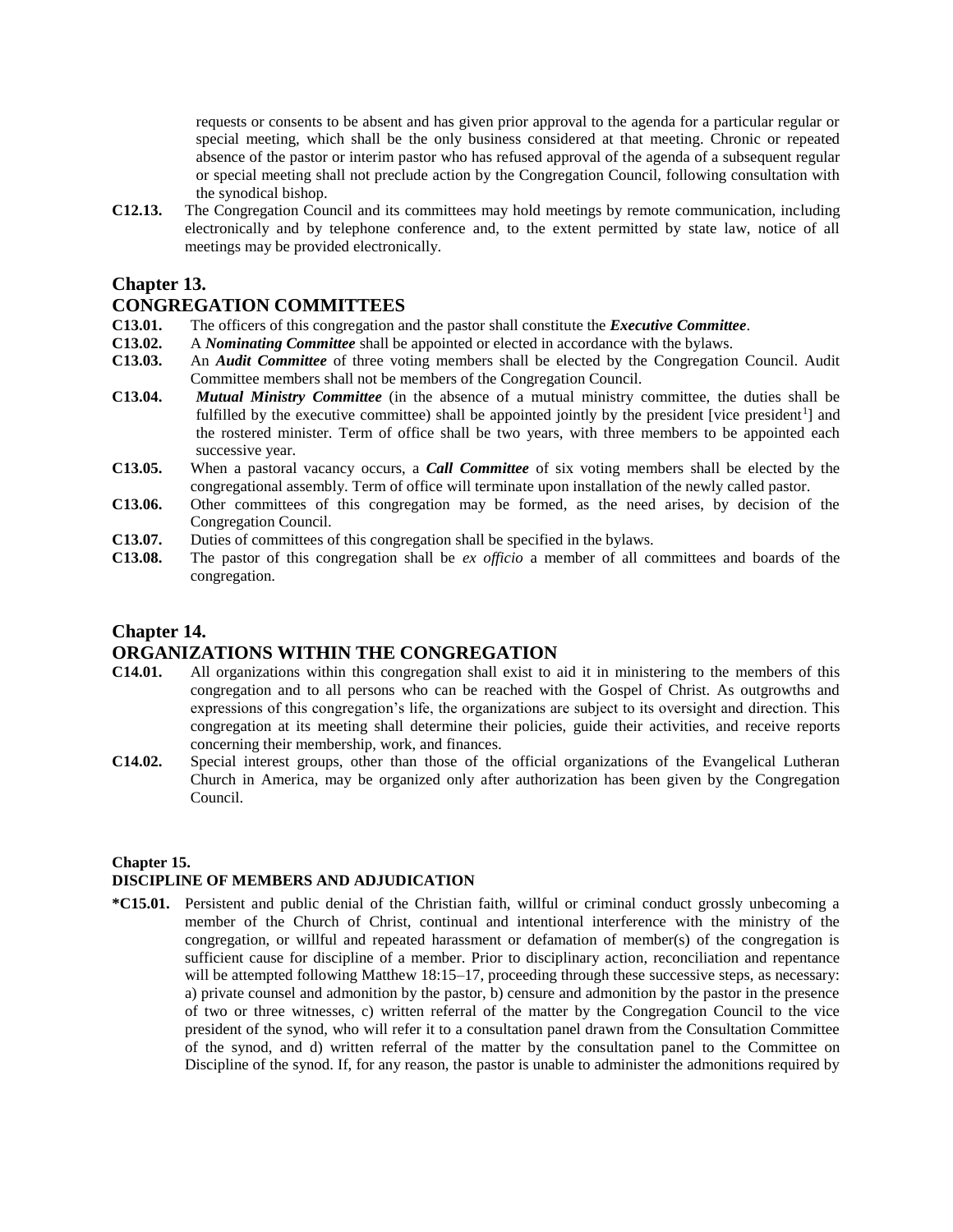paragraphs a. and b. hereof, those steps may be performed by another pastor chosen by the Executive Committee of the Congregation Council.

- **\*C15.02.** The process for discipline of a member of the congregation shall be governed as prescribed by the chapter on discipline in the *Constitution, Bylaws, and Continuing Resolutions of the Evangelical Lutheran Church in America*. If the counseling, censure, and admonitions pursuant to \*C15.01. do not result in repentance and amendment of life, charges against the accused member(s) that are specific and in writing may be prepared by the Congregation Council, signed, and submitted to the vice president of the synod. The vice president shall select from the synod's Consultation Committee a panel of five members (three laypersons and two ministers of Word and Sacrament). A copy of the written charges shall be provided to the consultation panel and the accused member(s). The consultation panel, after requesting a written reply to the charges from the accused member(s), shall consider the matter and seek a resolution by means of investigation, consultation, mediation, or whatever other means may seem appropriate. The panel's efforts to reach a mutually agreeable resolution shall continue for no more than 45 days after the matter is submitted to it.
- **\*C15.03.** If the consultation panel fails to resolve the matter, that panel shall refer the case in writing, including the written charges and the accused member's reply, to the Committee on Discipline of the synod for a hearing. A copy of the panel's written referral shall be delivered to the vice president of the synod, the Congregation Council, and the accused member(s) at the same time it is sent to the Committee on Discipline of the synod. The Executive Committee of the Synod Council shall then select six members from the Committee on Discipline to decide the case and shall appoint a member of the Synod Council to preside as nonvoting chair. Those six members, plus the nonvoting chair, comprise the discipline hearing panel for deciding the case. The Congregation Council and the accused member(s) are the parties to the case.
- **\*C15.04.** The discipline hearing panel shall commence and conduct the disciplinary hearing in accordance with the provisions governing discipline of congregation members prescribed in the *Constitution, Bylaws, and Continuing Resolutions of the Evangelical Lutheran Church in America.*
- **\*C15.05.** By the vote of at least two-thirds of the members of the discipline hearing panel who are present and voting, one of the following disciplinary sanctions can be imposed:
	- a. suspension from the privileges of congregation membership for a designated period of time;
	- b. suspension from the privileges of congregation membership until the pastor and Congregation Council receive evidence, satisfactory to them, of repentance and amendment of life;
	- c. termination of membership in the congregation; or
	- d. termination of membership in the congregation and exclusion from the church property and from all congregation activities.
- **\*C15.06.** The written decision of the discipline hearing panel shall be sent to the vice president of the synod, the accused member(s), and the Congregation Council as required by the *Constitution, Bylaws, and Continuing Resolutions of the Evangelical Lutheran Church in America*. The decision of the discipline hearing panel shall be implemented by the Congregation Council and recorded in the minutes of the next council meeting.
- **\*C15.07.** No member of the congregation shall be subject to discipline a second time for offenses that a discipline hearing panel has heard previously and decided pursuant to this chapter.

#### **\*C15.10. Adjudication**

**\*C15.11.** When there is disagreement among factions within this congregation on a substantive issue that cannot be resolved by the parties, members of this congregation shall have access to the synodical bishop for consultation after informing the chair of the Congregation Council of their intent. If the consultation fails to resolve the issue(s), the Consultation Committee of the synod shall consider the matter. If the Consultation Committee of the synod shall fail to resolve the issue(s), the matter shall be referred to the Synod Council, whose decision shall be final.

**BYLAWS Chapter 16. AMENDMENTS**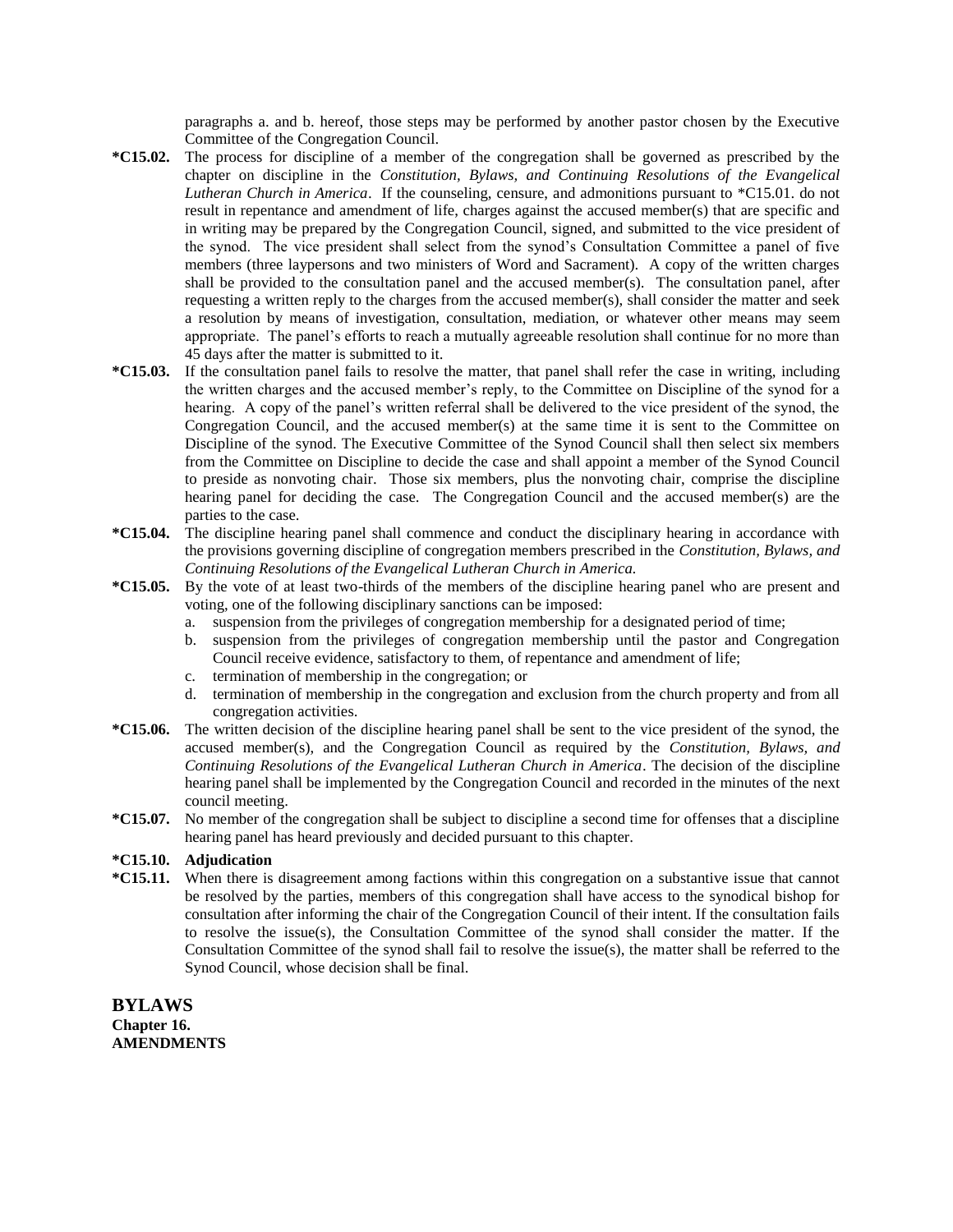- **\*C16.01.** Unless provision \*C16.04. is applicable, those sections of this constitution that are not required, in accord with the *Model Constitution for Congregations of the Evangelical Lutheran Church in America*, may be amended in the following manner. Amendments may be proposed by at least 10 voting members or by the Congregation Council Proposals must be filed in writing with the Congregation Council 60 days before formal consideration by this congregation at a regular or special Congregation Meeting called for that purpose. The Congregation Council shall notify the congregation's members of the proposal together with the council's recommendations at least 30 days in advance of the meeting. Notification may take place by mail or electronic means, as permitted by state law.
- **\*C16.02.** An amendment to this constitution, proposed under \*C16.01., shall:
	- a. be approved at a legally called Congregation Meeting according to this constitution by a majority vote of those voting members present and voting;
	- b. be ratified without change at the next annual meeting by a two-thirds vote of those voting members present and voting; and
	- c. have the effective date included in the resolution<sup>1</sup> and noted in the constitution.
- **\*C16.03.** Any amendments to this constitution that result from the processes provided in \*C16.01. and \*C16.02. shall be sent by the secretary of this congregation to the synod. The synod shall notify the congregation of its decision to approve or disapprove the proposed changes; the changes shall go into effect upon notification that the synod has approved them.
- **\*C16.04.** This constitution may be amended to bring any section into conformity with a section or sections, either required or not required, of the *Model Constitution for Congregations of the Evangelical Lutheran Church in America* as most recently amended by the Churchwide Assembly. Such amendments may be approved by a majority vote of those voting members present and voting at any legally called meeting of the congregation without presentation at a prior meeting of the congregation, provided that the Congregation Council has submitted by mail or electronic means, as permitted by state law, notice to the congregation of such an amendment or amendments, together with the council's recommendations, at least 30 days prior to the meeting. Upon the request of at least two (2) voting members of the congregation, the Congregation Council shall submit such notice. Following the adoption of an amendment, the secretary of the congregation shall submit a copy thereof to the synod. Such provisions shall become effective immediately following a vote of approval.

#### **Chapter 17.**

#### **BYLAWS**

- **\*C17.01.** This congregation may adopt bylaws. No bylaw may conflict with this constitution.
- **\*C17.02.** Bylaws may be adopted or amended at any legally called meeting of this congregation with a quorum present by a two-thirds vote of those voting members present and voting.
- **\*C17.03.** Changes to the bylaws may be proposed by any voting member, provided that such additions or amendments be submitted in writing to the Congregation Council at least 60 days before a regular or special Congregation Meeting called for that purpose. The Congregation Council shall notify this congregation's members of the proposal with the council's recommendations at least 30 days in advance of the Congregation Meeting. Notification may take place by mail or electronic means, as permitted by state law.
- **\*C17.04.** Approved changes to the bylaws shall be sent by the secretary of this congregation to the synod.

#### **Chapter 18.**

#### **CONTINUING RESOLUTIONS**

- **\*C18.01.** The congregation in a legally called meeting or the Congregation Council may enact continuing resolutions. Such continuing resolutions may not conflict with the constitution or bylaws of this congregation.
- **\*C18.02.** Continuing resolutions shall be enacted or amended by a majority vote of a meeting of the congregation or a two-thirds vote of all voting members of the Congregation Council.